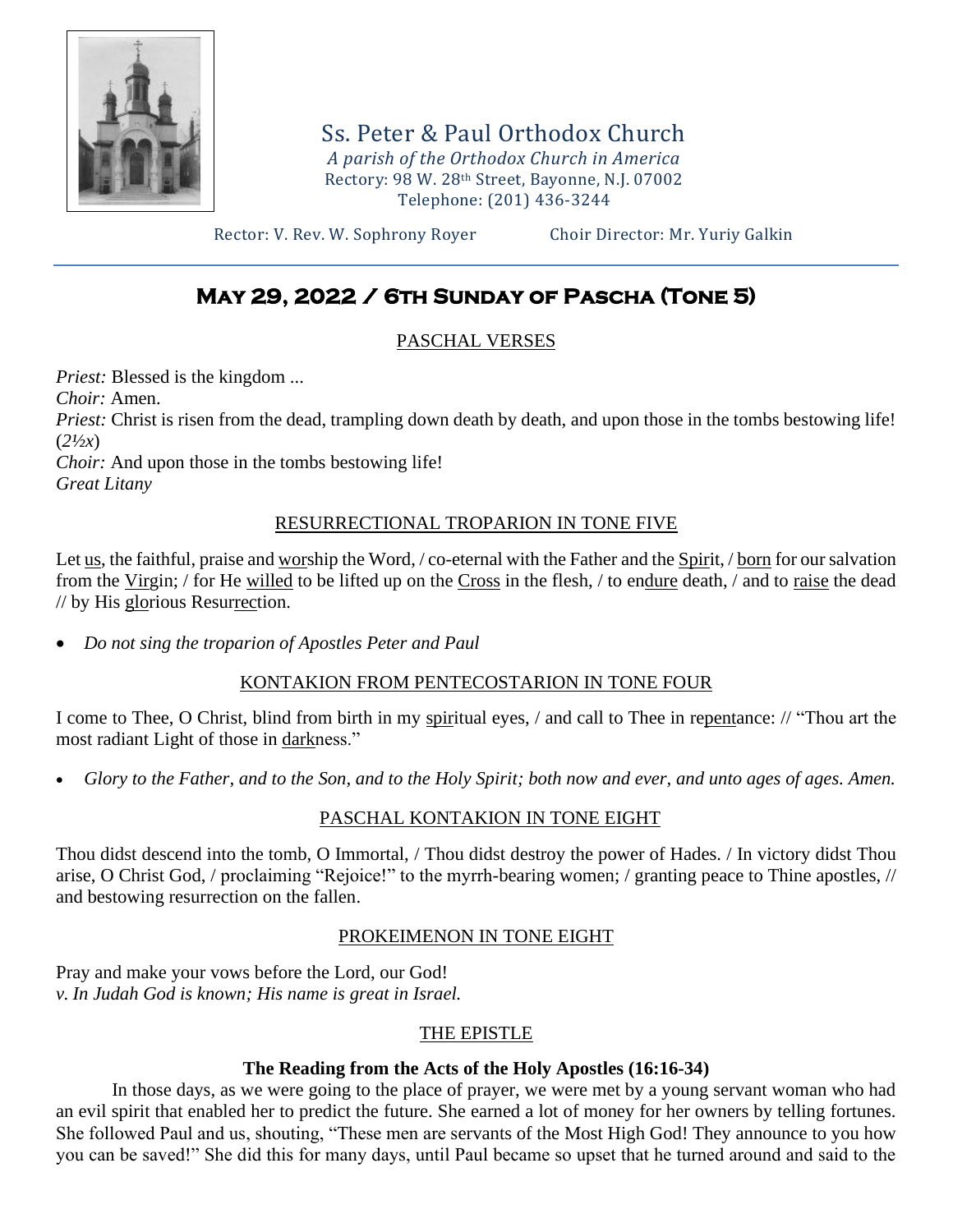spirit, "In the name of Jesus Christ I order you to come out of her!" The spirit went out of her that very moment. When her owners realized that their chance of making money was gone, they seized Paul and Silas and dragged them to the authorities in the public square. They brought them before the Roman officials and said, "These men are Jews, and they are causing trouble in our city. They are teaching customs that are against our law; we are Roman citizens, and we cannot accept these customs or practice them." And the crowd joined in the attack against Paul and Silas. Then the officials tore the clothes off Paul and Silas and ordered them to be whipped. After a severe beating, they were thrown into jail, and the jailer was ordered to lock them up tight. Upon receiving this order, the jailer threw them into the inner cell and fastened their feet between heavy blocks of wood. About midnight Paul and Silas were praying and singing hymns to God, and the other prisoners were listening to them. Suddenly there was a violent earthquake, which shook the prison to its foundations. At once all the doors opened, and the chains fell off all the prisoners. The jailer woke up, and when he saw the prison doors open, he thought that the prisoners had escaped; so he pulled out his sword and was about to kill himself. But Paul shouted at the top of his voice, "Don't harm yourself We are all here!" The jailer called for a light, rushed in, and fell trembling at the feet of Paul and Silas. Then he led them out and asked, "Sirs, what must I do to be saved?" They answered, "Believe in the Lord Jesus, and you will be saved—you and your family." Then they preached the word of the Lord to him and to all the others in the house. At that very hour of the night the jailer took them and washed their wounds; and he and all his family were baptized at once. Then he took Paul and Silas up into his house and gave them some food to eat. He and his family were filled with joy, because they now believed in God.

#### ALLELUIA IN TONE EIGHT

Alleluia! Alleluia! Alleluia!

*v. Look upon me and have mercy on me!*

*v. Guide my steps according to Thy word!*

#### THE GOSPEL

#### **The Reading from the Holy Gospel according to St. John (9:1-38)**

dAs Jesus was walking along, he saw a man who had been born blind. His disciples asked him, "Teacher, whose sin caused him to be born blind? Was it his own or his parents' sin?" Jesus answered, "His blindness has nothing to do with his sins or his parents' sins. He is blind so that God's power might be seen at work in him. As long as it is day, we must do the work of him who sent me; night is coming when no one can work. While I am in the world, I am the light for the world." After he said this, Jesus spat on the ground and made some mud with the spittle; he rubbed the mud on the man's eyes and told him, "Go and wash your face in the Pool of Siloam." (This name means "Sent.") So the man went, washed his face, and came back seeing. His neighbors, then, and the people who had seen him begging before this, asked, "Isn't this the man who used to sit and beg?" Some said, "He is the one," but others said, "No he isn't; he just looks like him." So the man himself said, "I am the man." "How is it that you can now see?" they asked him. He answered, "The man called Jesus made some mud, rubbed it on my eyes, and told me to go to Siloam and wash my face. So I went, and as soon as I washed, I could see." "Where is he?" they asked. "I don't know," he answered. Then they took to the Pharisees the man who had been blind. The day that Jesus made the mud and cured him of his blindness was a Sabbath. The Pharisees, then, asked the man again how he had received his sight. He told them, "He put some mud on my eyes; I washed my face, and now I can see." Some of the Pharisees said, "The man who did this cannot be from God, for he does not obey the Sabbath law." Others, however, said, "How could a man who is a sinner perform such miracles as these?" And there was a division among them. So the Pharisees asked the man once more, "You say he cured you of your blindness—well, what do you say about him?" "He is a prophet," the man answered. The Jewish authorities, however, were not willing to believe that he had been blind and could now see, until they called his parents and asked them, "Is this your son? You say that he was born blind; how is it, then, that he can now see?" His parents answered, "We know that he is our son, and we know that he was born blind. But we do not know how it is that he is now able to see, nor do we know who cured him of his blindness. Ask him; he is old enough, and he can answer for himself!" His parents said this because they were afraid of the Jewish authorities, who had already agreed that anyone who said he believed that Jesus was the Messiah would be expelled from the synagogue. That is why his parents said, "He is old enough; ask him!" A second time they called back the man who had been born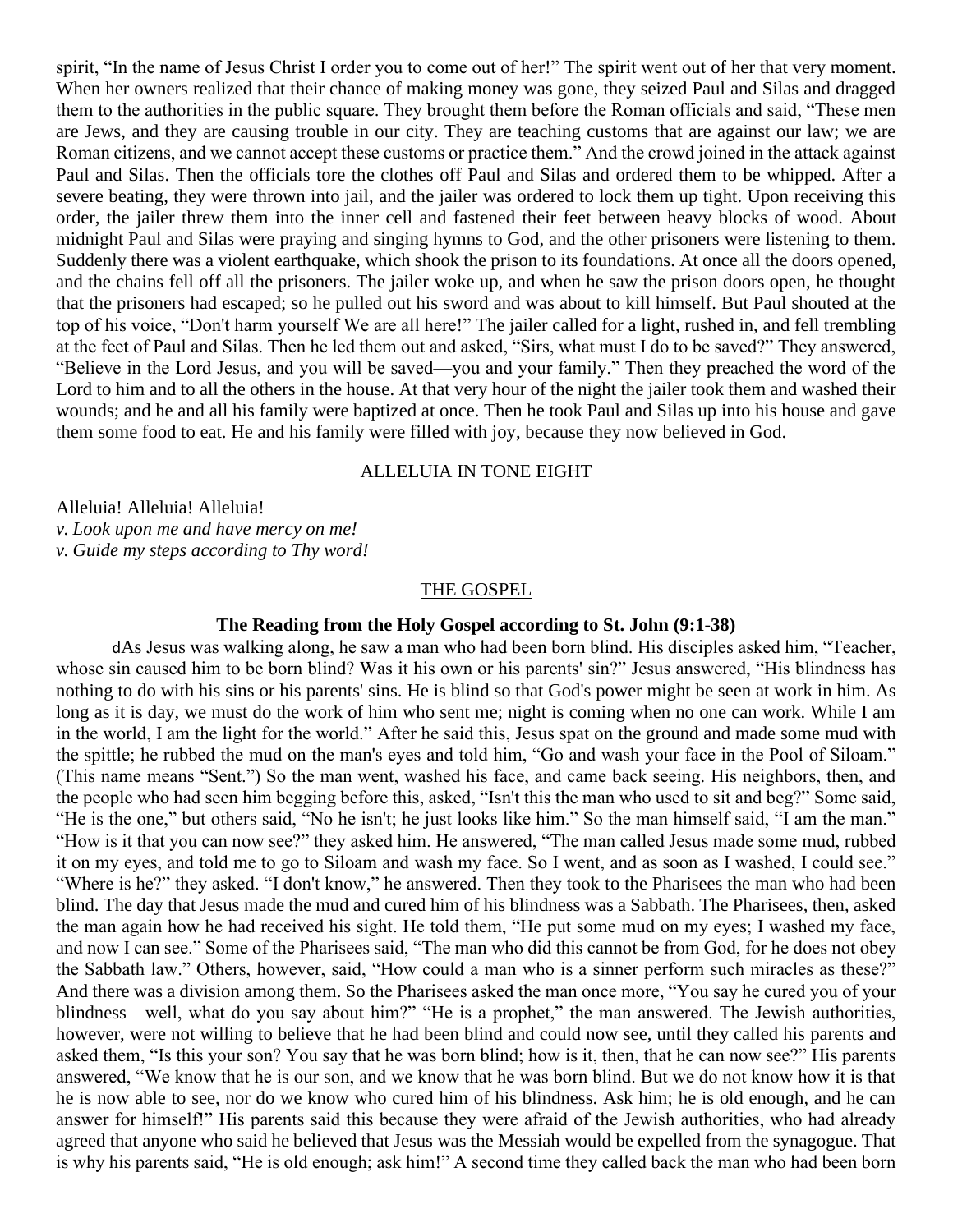blind, and said to him, "Promise before God that you will tell the truth! We know that this man who cured you is a sinner." "I do not know if he is a sinner or not," the man replied. "One thing I do know: I was blind, and now I see." "What did he do to you?" they asked. "How did he cure you of your blindness?" "I have already told you," He answered, "and you would not listen. Why do you want to hear it again? Maybe you, too, would like to be his disciples?" They insulted him and said, "You are that fellow's disciple; but we are Moses' disciples. We know that God spoke to Moses; as for that fellow, however, we do not even know where he comes from!" The man answered, "What a strange thing that is! You do not know where he comes from, but he cured me of my blindness! We know that God does not listen to sinners; he does listen to people who respect him and do what he wants them to do. Since the beginning of the world nobody has ever heard of anyone giving sight to a person born blind. Unless this man came from God, he would not be able to do a thing." They answered, "You were born and brought up in sin—and you are trying to teach us?" And they expelled him from the synagogue. When Jesus heard what had happened, he found the man and asked him, "Do you believe in the Son of Man?" The man answered, "Tell me who he is, sir, so that I can believe in him!" Jesus said to him, "You have already seen him, and he is the one who is talking with you now." "I believe, Lord!" the man said, and knelt down before Jesus.

#### FESTAL MEGALYNARION IN TONE FOUR

#### *[Instead of "It is truly meet…," we sing the following]*

*Refrain:* The angel cried unto the Lady that is full of grace: / Rejoice, O pure Virgin! And again, I say, rejoice! / For thy Son is risen from the grave on the third day, // and has raised the dead, O ye people, be joyful! *Heirmos:* Shine, shine, O new Jerusalem, / for the glory of the Lord hath arisen upon thee; / dance now and be glad, O Zion, / and do thou exult, O pure Theotokos, // in the arising of Him Whom thou didst bear

## COMMUNION HYMN

Receive the Body of Christ; taste the fountain of immortality! Praise the Lord from the heavens, praise Him in the highest! Alleluia! Alleluia! Alleluia!

## AT COMMUNION TO DISMISSAL

*Priest: "In the fear of God…" Choir: "Blessed is He that comes in the Name of the Lord… " Priest: "O God, save Thy people… " Choir: "Christ is risen from the dead… "(sung once, instead of "We have seen the True Light…) Priest: "Always, now and ever…" Choir: "Let our mouths be filled…" At the Dismissal, the Priest says: "Glory to Thee, O Christ…" and the choir sings "Christ is risen from the dead…" (thrice). Priest reads the Dismissal. Priest: "Through the prayers …"*

*Choir*: And unto us He has given eternal life. Let us worship His Resurrection on the third day!

#### UPCOMING SERVICES

6:00 PM (Wednesday) – Great Vespers w. Lity [*Holy Ascension*] 9:30 AM (Thursday) – Divine Liturgy [*Holy Ascension*]

5:00 PM (Saturday) – Great Vespers 9:20 AM (Sunday) – Third Hour & Divine Liturgy

#### TODAY'S SAINTS

Saints commemorated on May 29th: Virgin-martyr Theodosia of Tyre; Nun-martyr Theodosia of Constantinople; St. Maximin, Bishop of Trier; St. Maximus, Bishop of Verona; St. Ethelbert II, King of East Anglia; Martyr Restitutus of Rome; Ss. Votus, Felix, and John, Hermits in the Pyrenees; St. Gerald, Bishop of Mâcon; St. Ulric